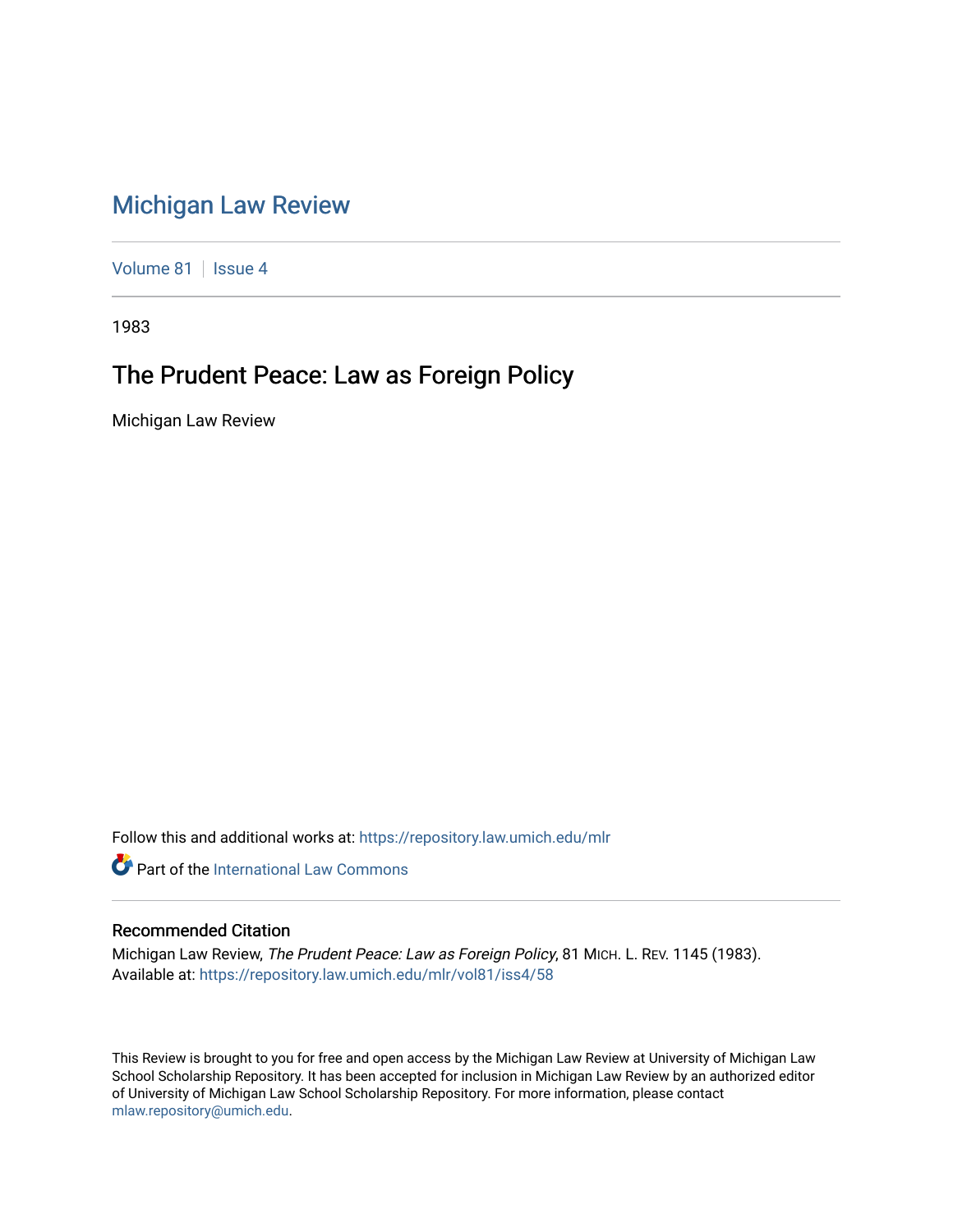THE PRUDENT PEACE: LAW AS FOREIGN POLICY. By *John A. Perkins.* Chicago: The University of Chicago Press. 1981. Pp. xvi, 246. \$22.

The peaceful resolution of international conflicts is a subject of increasing concern in this nuclear age. 1 John Perkins' *The Prudent Peace* addresses this vitally important issue by bridging the gap between international law and international politics.2 Drawing from both international law and political realism,3 Perkins proposes a method of conflict resolution requiring equal treatment of nations and third-party binding adjudication of intractable disputes. Perkins argues that the United States' unilateral subscription to such an international legal system would increase both the effectiveness of American foreign policy and the likelihood of obtaining peaceful settlements of international disputes.

Part one of the *Prudent Peace* examines the role of law in foreign affairs. Perkins initially sets forth three essential elements of a legal system designed to resolve international conflicts. He argues that the system must provide for binding third-party adjudication and that it must produce rules that reflect the political realities of the time4 and that apply equally to all nations (p. 4).

With these legal requirements established, Perkins discusses the interaction of international law and "the realities of foreign policy" (p. 15). Perkins believes that international law reacts to the international behavior of nations. He maintains that actions today in disregard of international law will lead to a tightening of the rule of law that will make future infractions harder to justify. In support of this contention, he notes that the United States' repeated intervention in the internal affairs of Latin American countries led the Monroe Doctrine to evolve into a general legal principle of nonintervention (pp. 7-150).

Perkins next argues that the international law is, and should be, a major consideration of American foreign policy. American adherence to emerging principles of law will serve the United States' self-interest, whereas actions in disregard of the law will result in misfortune. Perkins claims, for example, that the illegality of the Bay of Pigs operation hampered its success; it prevented the United States from effectively defending or supporting the invasion. In contrast, Perkins asserts that the legal underpinnings of the

4. For example, this legal system when confronted with a Persian Gulf crisis would recognize the necessity of an adequate flow of oil to the West.

I. *See, e.g.,* Sorenson, *Law: The Most Powerful Alternative to War,* 4 FORDHAM INTL. L.J. 13 (1980).

<sup>2.</sup> For a discussion of the differences between international law and international politics, see Boyle, *The Irrelevance of International Law: The Schism Between International Law and International Politics,* 10 CAL. W. INTL. L.J. 193 (1980).

<sup>3.</sup> Political realists believe foreign policy should be decided on purely practical grounds, and that law has very little, if any, role in foreign policy. *See generally* G. KENNAN, AMERI-CAN DIPLOMACY, 1900-1950 (1951); Morgenthau, *Diplomacy,* 55 YALE L.J. 1067, 1078-80 (1946).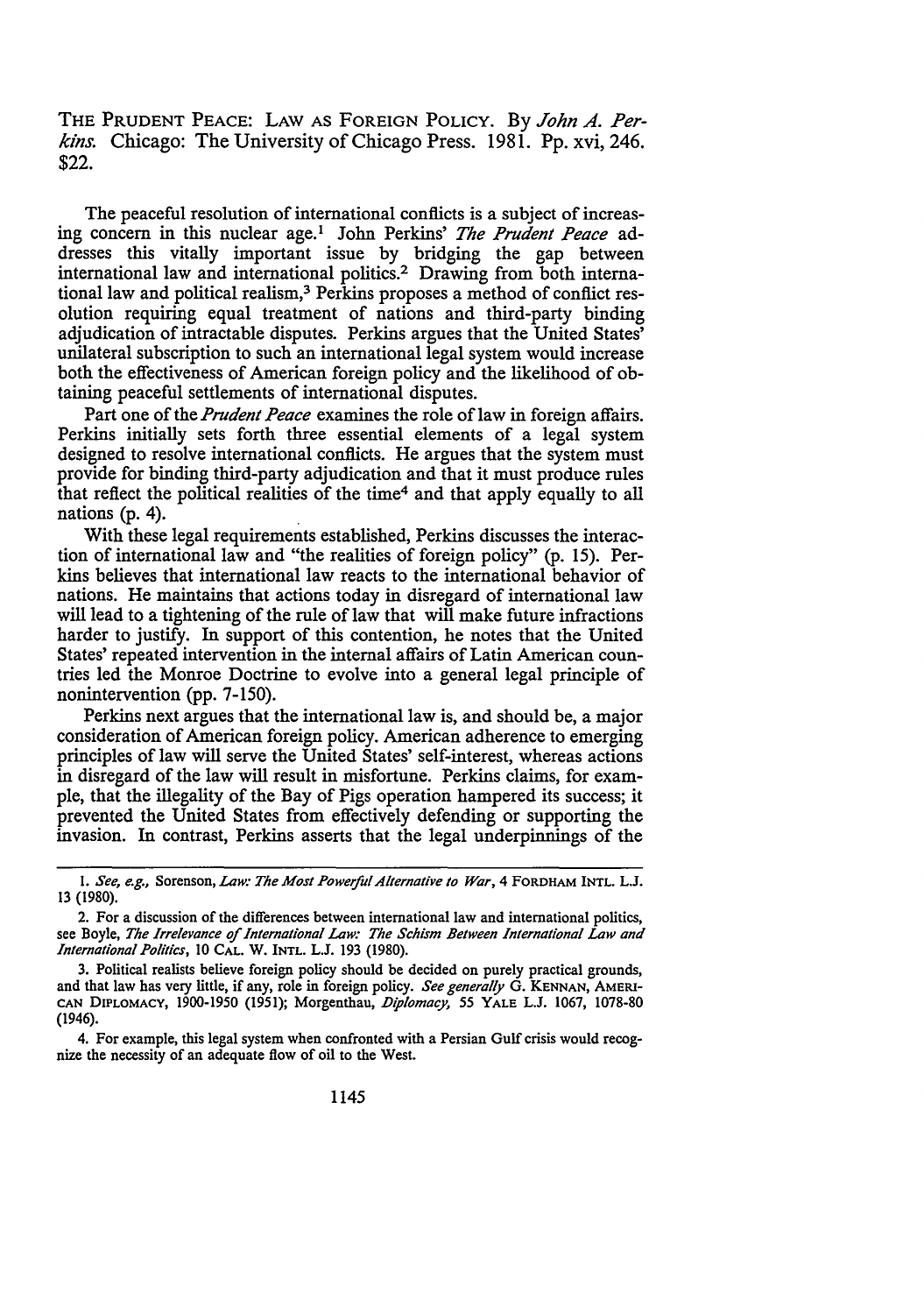United States' response to the Cuban Missile Crisis added legitimacy to American actions and may have provided the margin of success (pp. 33-35).

Perkins' historical treatment of this subject is not entirely convincing. His discussion of the Bay of Pigs fiasco and the Cuban Missile Crisis in relation to the doctrine of nonintervention is narrowly focused and fails to consider the political and military realities that affected the outcome of each event. Even more telling, Perkins' argument for American adherence to the law of nonintervention fails to explain the United States' successful "illegal" intervention in the Dominican Republic in 1965.

Perkins contends that America must accept a total commitment to international law to obtain its full benefits. Perkins discusses America's halfhearted commitment to law during the Vietnam war to illustrate his point. American intervention under the guise of defending South Vietnam's right to self-determination rang hollow when accompanied with America's refusal to adjudicate the Vietnamese right of self-determination:Perkins contends that this left the United States in a vulnerable legal position and accordingly diminished support for the war effort back home (pp. 40-46).

Although Perkins' theory may have some validity, his use of Vietnam as an example weakens his case. His conclusion that America's weak legal foundation for its involvement in Vietnam was the root of discontent at home overstates his case and fails to recognize domestic sources of discontent. As with his previous use of the Cuban Missile Crisis and the Bay of Pigs fiasco, Perkins has stretched historical evidence to prove his point.

The use of a legal system to resolve international conflict is, in Perkins' view, dependent on a military balance of power. The balance of power prevents one nation from dominating another and is therefore a prerequisite to an effective system of international law. Conversely, Perkins argues the balance of power is dependent on international law; the right of self-determination justifies intervention to prevent the world's precarious power balance from being forcibly changed. If the balance of power drastically shifts and threatens a nation's survival, Perkins recognizes that that nation may and should legally act to protect its legitimate self interests.

Part one of *The Prudent Peace* concludes with the argument that an effective international legal system must recognize principles of emerging law.<sup>5</sup> Perkins comments that formal international legal agreements evolve slowly and often fail to reflect present concepts of justice. The recognition of emerging principles of law will narrow this gap and will insure that the law coincides with modem concepts of justice (pp. 49-54).

The second part of *The Prudent Peace* discusses these principles of emerging law; specifically Perkins considers the issues of self-determination, nonintervention, regional security zones, international rights in strategic areas, and access to resources. Perkins emphasizes that emerging law should address practical problems and propose practical solutions.

In the third and final part of the book, Perkins advocates adherence to a system of law in foreign policy that offers a strategy for the resolution of

*S.* Perkins defines these as "those principles commanding international respect although not yet established as binding law, that are consistent with the charter of the United Nations and are of a character, merit, and acceptability that make them appropriate for recognition as law." P. *S4.*